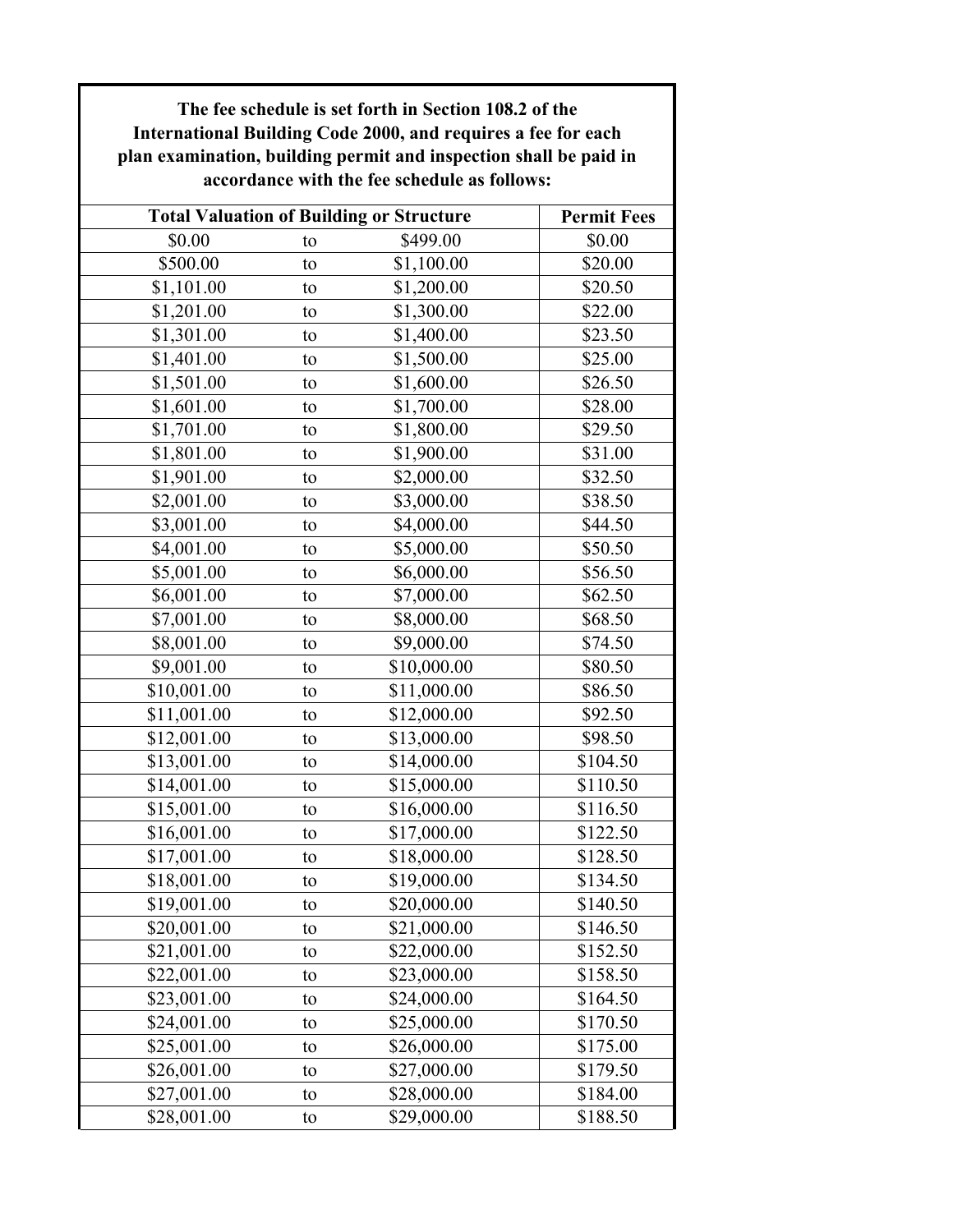| \$29,001.00 | to | \$30,000.00 | \$193.00 |
|-------------|----|-------------|----------|
| \$30,001.00 | to | \$31,000.00 | \$197.50 |
| \$31,001.00 | to | \$32,000.00 | \$202.00 |
| \$32,001.00 | to | \$33,000.00 | \$206.50 |
| \$33,001.00 | to | \$34,000.00 | \$211.00 |
| \$34,001.00 | to | \$35,000.00 | \$215.50 |
| \$35,001.00 | to | \$36,000.00 | \$220.00 |
| \$36,001.00 | to | \$37,000.00 | \$224.50 |
| \$37,001.00 | to | \$38,000.00 | \$229.00 |
| \$38,001.00 | to | \$39,000.00 | \$233.50 |
| \$39,001.00 | to | \$40,000.00 | \$238.00 |
| \$40,001.00 | to | \$41,000.00 | \$242.50 |
| \$41,001.00 | to | \$42,000.00 | \$247.00 |
| \$42,001.00 | to | \$43,000.00 | \$251.50 |
| \$43,001.00 | to | \$44,000.00 | \$256.00 |
| \$44,001.00 | to | \$45,000.00 | \$260.00 |
| \$45,001.00 | to | \$46,000.00 | \$265.00 |
| \$46,001.00 | to | \$47,000.00 | \$269.00 |
| \$47,001.00 | to | \$48,000.00 | \$274.00 |
| \$48,001.00 | to | \$49,000.00 | \$278.50 |
| \$49,001.00 | to | \$50,000.00 | \$283.00 |
| \$50,001.00 | to | \$51,000.00 | \$286.00 |
| \$51,001.00 | to | \$52,000.00 | \$289.00 |
| \$52,001.00 | to | \$53,000.00 | \$292.00 |
| \$53,001.00 | to | \$54,000.00 | \$295.00 |
| \$54,001.00 | to | \$55,000.00 | \$298.00 |
| \$55,001.00 | to | \$56,000.00 | \$301.00 |
| \$56,001.00 | to | \$57,000.00 | \$304.00 |
| \$57,001.00 | to | \$58,000.00 | \$307.00 |
| \$58,001.00 | τo | \$59,000.00 | \$310.00 |
| \$59,001.00 | to | \$60,000.00 | \$313.00 |
| \$60,001.00 | to | \$61,000.00 | \$316.00 |
| \$61,001.00 | to | \$62,000.00 | \$319.00 |
| \$62,001.00 | to | \$63,000.00 | \$322.00 |
| \$63,001.00 | to | \$64,000.00 | \$325.00 |
| \$64,001.00 | to | \$65,000.00 | \$328.00 |
| \$65,001.00 | to | \$66,000.00 | \$331.00 |
| \$66,001.00 | to | \$67,000.00 | \$334.00 |
| \$67,001.00 | to | \$68,000.00 | \$337.00 |
| \$68,001.00 | to | \$69,000.00 | \$340.00 |
| \$69,001.00 | to | \$70,000.00 | \$343.00 |
| \$70,001.00 | to | \$71,000.00 | \$346.00 |
| \$71,001.00 | to | \$72,000.00 | \$349.00 |
| \$72,001.00 | to | \$73,000.00 | \$352.00 |